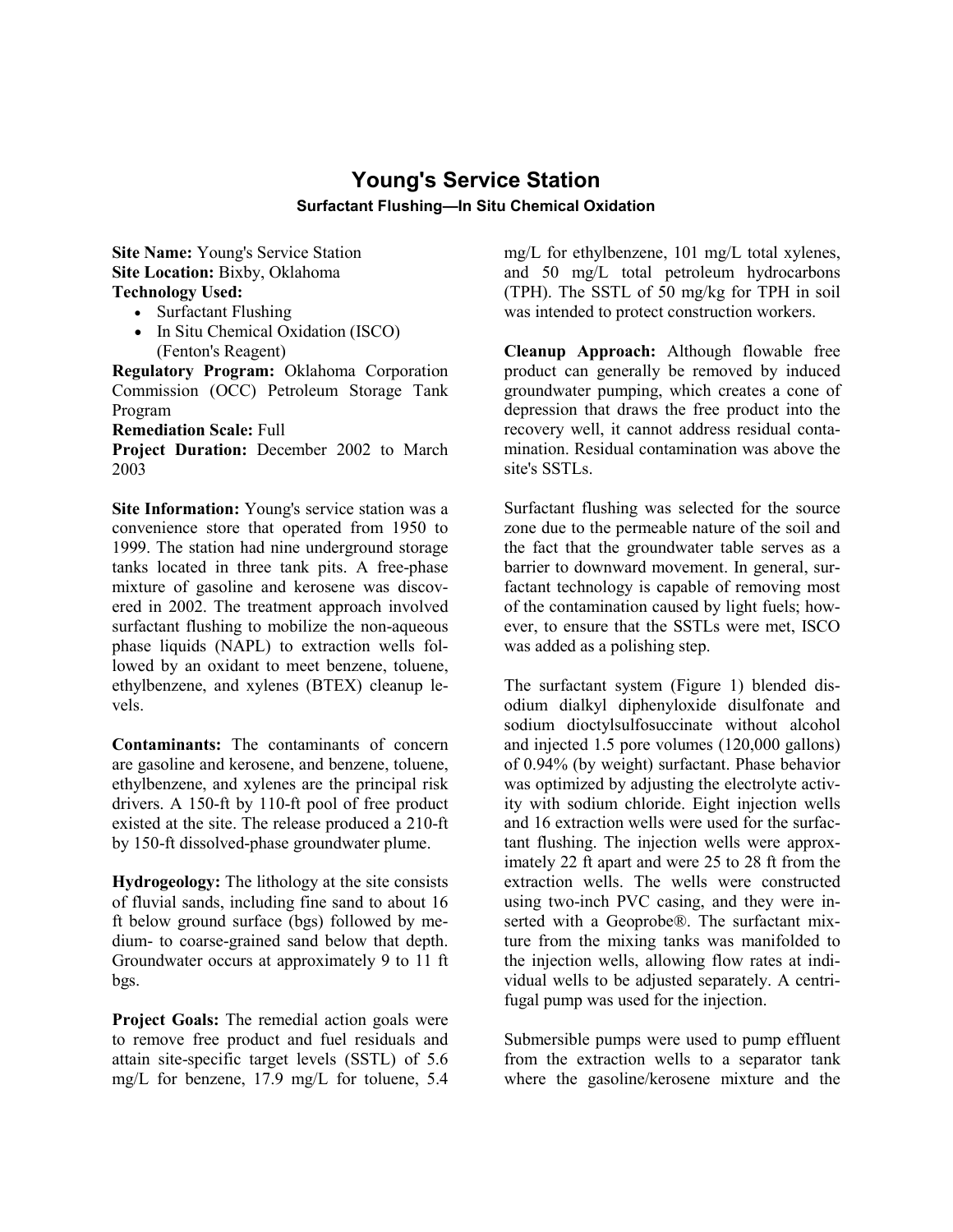surfactant solution were allowed to separate. As with all such ultralow, interfacial tension (< 0.01) mN/m) systems, no treatment was required to affect the oil/water separation. Separation occurs spontaneously under these conditions. The fuel from the tank was stored in a product tank for recycling or disposal. The surfactant solution went to an air stripper designed not to generate foam to remove the dissolved fuel. The surfactant solution from the air stripper was stored in a frac tank and recycled during the preparation of additional surfactant mixture. At completion, the remaining surfactant solution was disposed of in the aquifer. There, it acts as an electron donor to stimulate bacterial growth. This procedure greatly reduces remediation time since it eliminates any need to flush residual surfactant from the subsurface. It also reduces waste disposal costs.



For 24 hours prior to surfactant flushing, recycled water was injected while the extraction system was operating to allow for equilibration of injection and extraction rates. This procedure assists in maintaining hydraulic control of the injected surfactant solution. After a predetermined surfactant volume was injected, the remaining NAPL and surfactant were then removed via recycled water flushing to push the NAPL and surfactant to the extraction wells.

About 158,000 gallons of groundwater was extracted and treated during flushing. The remaining contaminant and surfactant were recovered via recycled water flushing. About 173,500 gallons (two pore volumes) of recycled water were injected during the recycled water-flush phase, and about 250,000 gallons of groundwater were extracted and treated for reuse.

Three additional injection wells were installed for the chemical oxidation treatment. About 112,500 gallons of a 0.6 % by weight chemicaloxidant solution was injected into selected wells for seven days. Thereafter, an additional 7,500 gallons of a 2.0% Fenton's Reagent solution were injected over two days.

Thirty-two soil samples, collected prior to remedial activities, established the baseline soil contamination level. Fifteen soil samples, collected during the remediation, verified progress. Six samples were collected after the operation to confirm that cleanup goals had been met.

Perimeter wells were installed prior to the injection and sampled before and after the operation. Their purpose was to determine whether contamination had escaped the extraction wells and reached new locations.

## **Project Time Line:**

December 200<del>2</del>-Installed surfactant injection and recovery system January 2003─Began water injection February 1 to February 13,  $2\theta$ Conducted surfactant injection and recovery operation February 19 to February 25, 2003–Injecte d first round of Fenton's Reagent March 4 to March 5, 200fijected second round of Fenton's Reagent March 19, 2003─State confirmed sampling

**Project Results:** Initial free-phase gasoline on the water table was as thick as 2.6 ft, based on levels in the monitoring wells, and the freephase gasoline covered about  $11,200$  ft<sup>2</sup>. After completing surfactant flushing, the monitoring wells showed no evidence of free product anywhere at the site. No well in the original free product zone showed any sign of free product